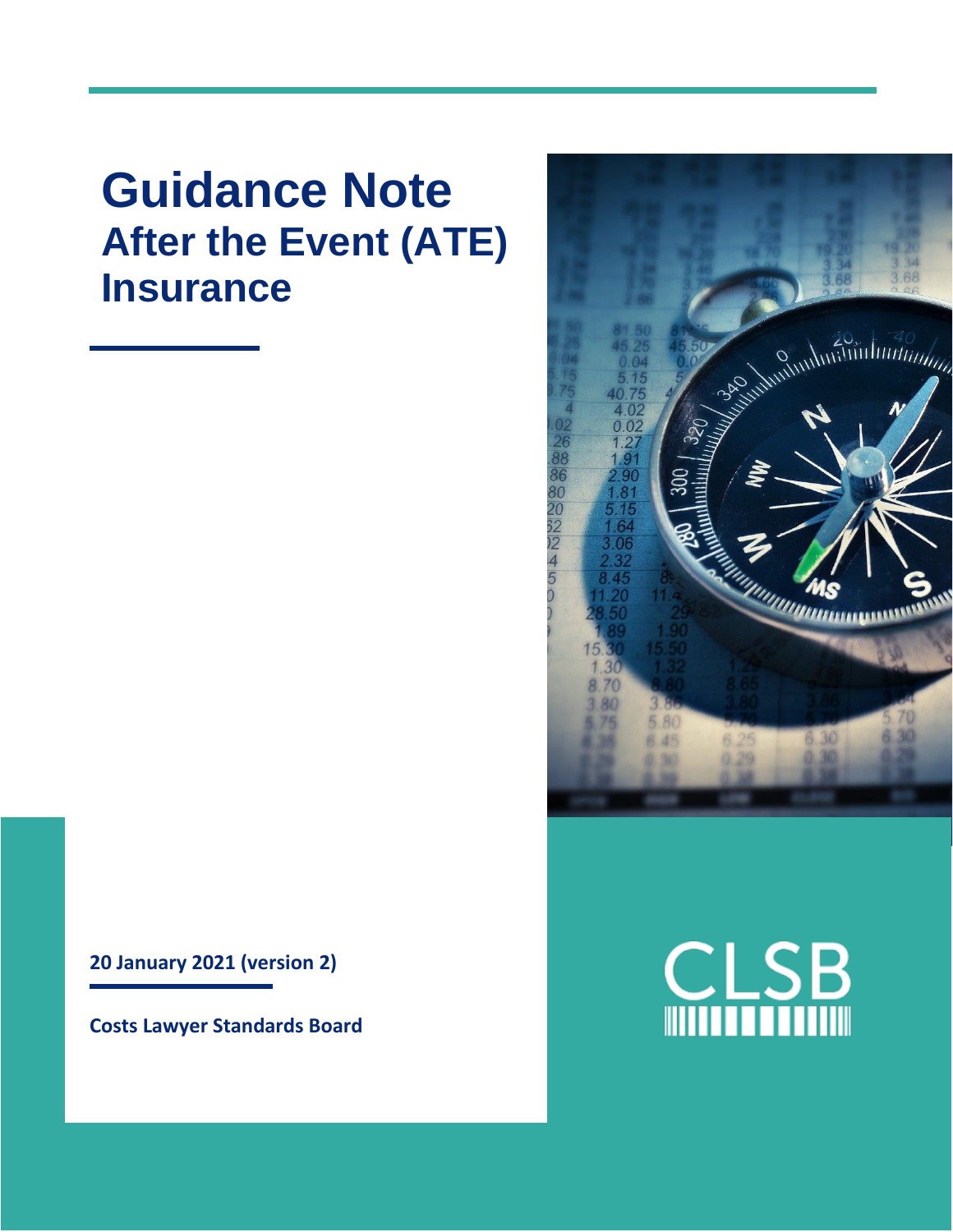## In this guidance note

| I am a sole practitioner Costs Lawyer. Can I recommend or arrange ATE insurance for a client?7        |  |
|-------------------------------------------------------------------------------------------------------|--|
| I am a Costs Lawyer working for a costs law firm. Can I recommend or arrange ATE insurance for a      |  |
| I am a Costs Lawyer working for a firm of solicitors regulated by the Solicitors Regulation Authority |  |
| I am a Costs Lawyer working for a firm licensed as an Alternative Business Structure (ABS). Can I     |  |
| What elements of the CLSB Code of Conduct apply to the offering of ATE insurance?8                    |  |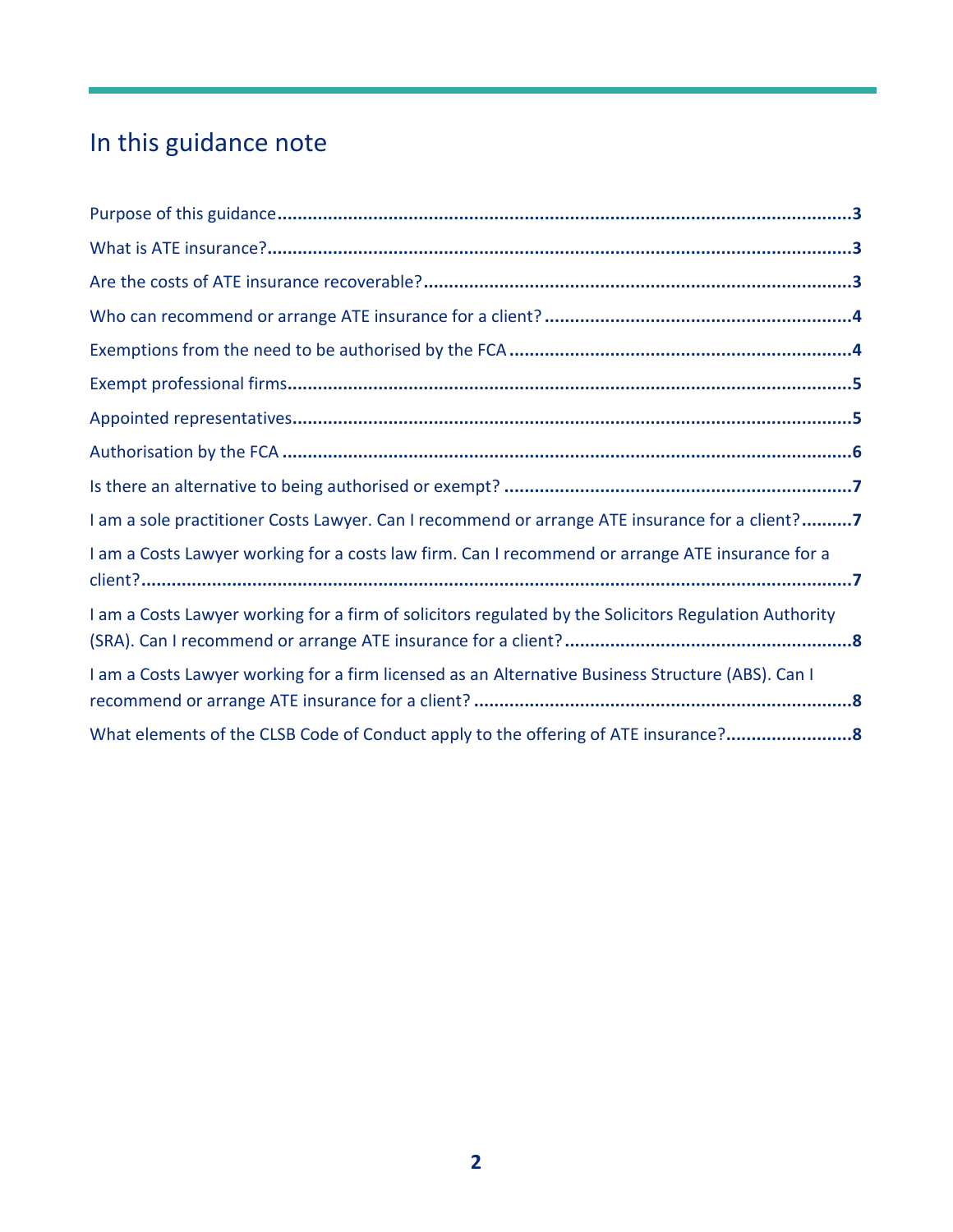### <span id="page-2-0"></span>Purpose of this guidance

- 1. This guidance is for Costs Lawyers seeking to recommend and arrange After the Event (ATE) insurance for their clients.
- 2. The regulatory context for recommending and arranging ATE insurance is complex and sits within the broader context of the regulation of financial services. This guidance first explains the concept of ATE insurance and then sets out the circumstances in which ATE insurance can be recommended and arranged by Costs Lawyers.

#### <span id="page-2-1"></span>What is ATE insurance?

- 3. ATE insurance sometimes referred to as litigation protection insurance is a type of insurance policy that provides cover for certain legal costs and expenses incurred in the pursuit or defence of litigation or arbitration in England and Wales.
- 4. Unlike other forms of legal expenses insurance, an ATE insurance policy is purchased after a legal dispute has arisen. ATE insurance can be purchased for nearly all types of litigation with the exception of disputes relating to matrimonial or criminal law, although there are some situations in which cover might not be available for commercial reasons (such as in cases involving novel legal issues). It is normally arranged by lawyers on behalf of their clients.

#### <span id="page-2-2"></span>Are the costs of ATE insurance recoverable?

- 5. The general rule is that where an ATE insurance policy was taken out on or after 1 April 2013, insurance premiums are not recoverable from an opponent except in limited circumstances (for example, in disputes relating to clinical negligence, insolvency or defamation).
- 6. Also, as a general rule, claimants no longer have to notify defendants of the details of an ATE insurance policy that has been purchased in relation to a dispute. However, the court may order disclosure of such details in certain situations. For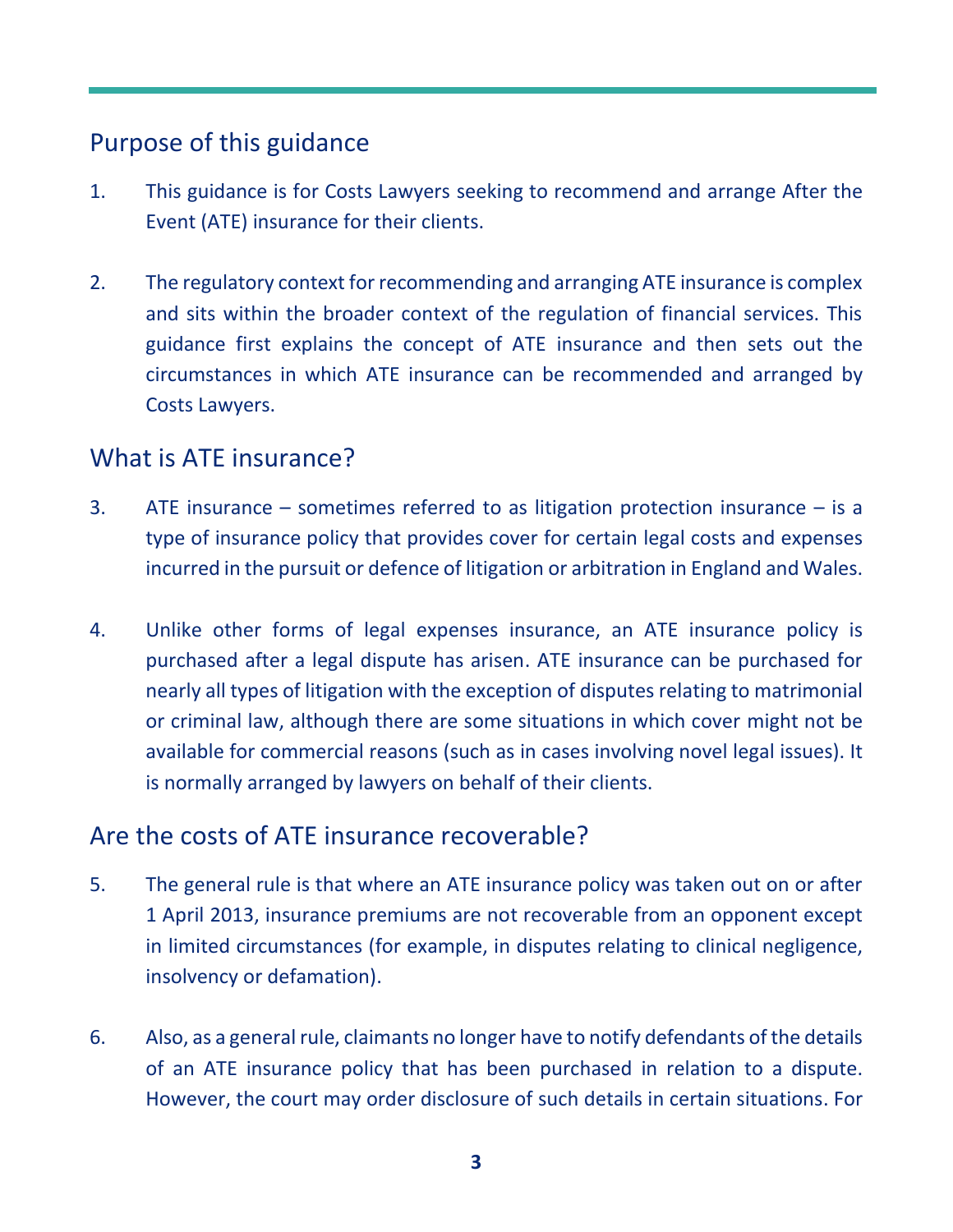example, a claimant might be required to disclose the identity of a commercial litigation funder or insurer in the context of a security for costs application.

#### <span id="page-3-0"></span>Who can recommend or arrange ATE insurance for a client?

- 7. Certain activities relating to recommending and arranging insurance are regulated. The Insurance Distribution Directive (IDD) defines both the scope of the regulated activities and the requirements for carrying out those activities. The IDD was implemented by amendments to the Financial Services and Markets Act (FSMA), the Regulated Activities Order (RAO) and the Financial Conduct Authority's (FCA's) Handbook. Since the IDD has been implemented in the domestic law of England and Wales, the position is not affected by the UK's exit from the European Union.
- 8. The IDD defines "insurance distribution" as the activities of advising on, proposing, or carrying out other work preparatory to the conclusion of contracts of insurance, of concluding such contracts, or of assisting in the administration and performance of such contracts, in particular in the event of a claim. The detail of what constitutes a regulated activity is technical and is set out in the RAO. Guidance relating to general insurance (including ATE insurance) can be found in the [FCA Handbook,](https://www.handbook.fca.org.uk/handbook) particularly chapter 5 of the FCA's Perimeter Guidance Manual (PERG) which contains specific guidance on insurance distribution activities.
- 9. Any person intending to conduct insurance distribution activities in relation to ATE insurance must either be:
	- exempt from the need to be authorised by the FCA; or
	- authorised by the FCA.

#### <span id="page-3-1"></span>Exemptions from the need to be authorised by the FCA

- 10. There are two exemptions from the need to be authorised by the FCA that might be relevant to a Costs Lawyer, namely the exemptions for:
	- certain regulated professionals; and
	- appointed representatives.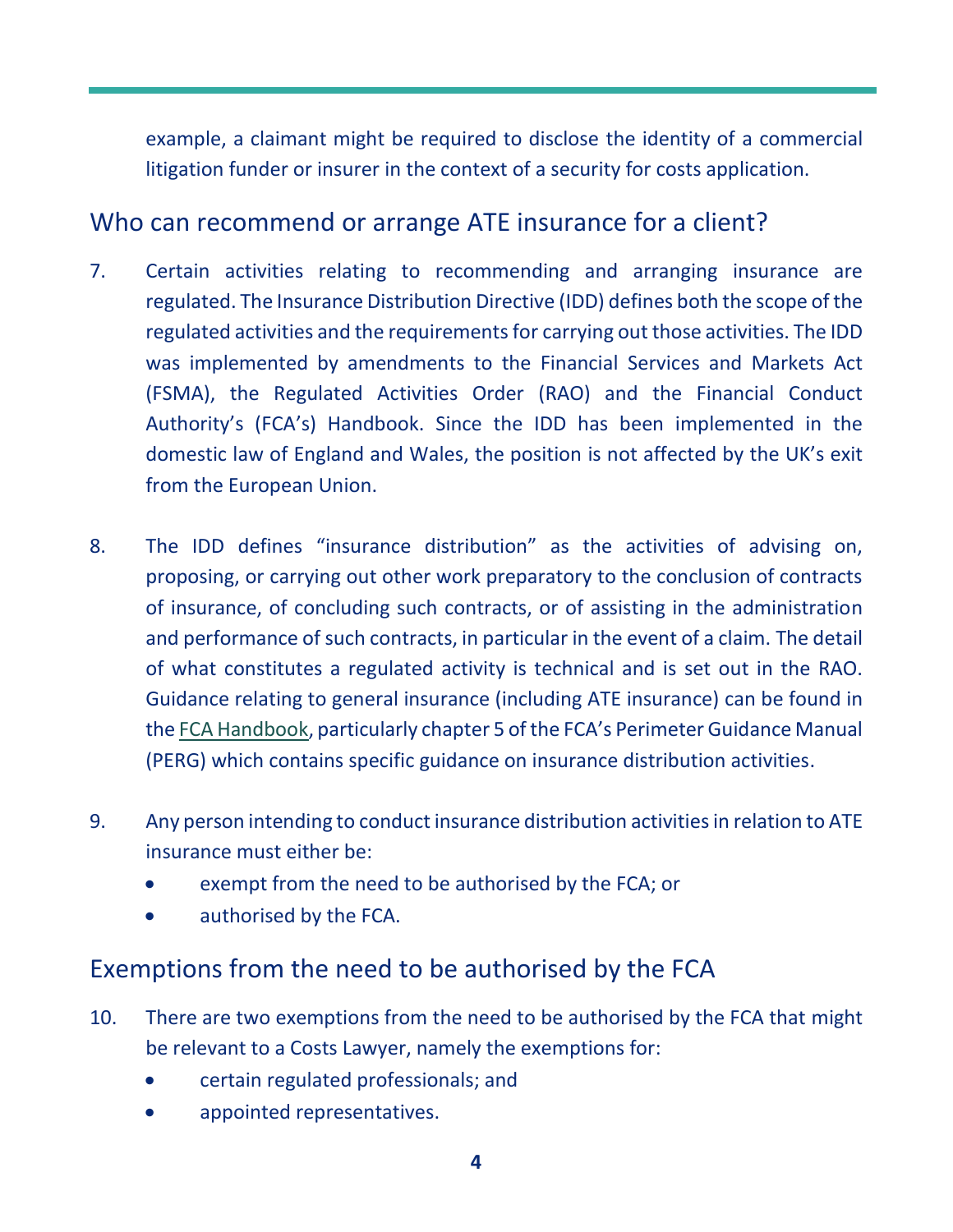#### **Exempt professional firms**

- <span id="page-4-0"></span>11. Under Part XX of FSMA, firms and sole practitioners authorised by certain regulators can conduct insurance distribution activities (and other financial services activities) without the need to be authorised by the FCA. These regulators (which include the Solicitors Regulation Authority (SRA), the Council for Licensed Conveyancers (CLC) and the Institute of Chartered Accountants of England and Wales) are known as "designated professional bodies".
- 12. Firms and sole practitioners authorised by designated professional bodies can conduct financial services activities without being authorised by the FCA provided that:
	- they fall within the scope of the exemption (which might not include a licensed ABS – see further below);
	- they comply with the rules of their designated professional body for the conduct of the financial services activity; and
	- the financial services activity arises out of, or is complementary to, the provision of a particular professional service to a particular client (section 332(4) of FSMA).
- 13. Firms, including law firms authorised by the SRA, that carry out insurance distribution activities on this basis are referred to as "exempt professional firms" (EPFs). Costs Lawyers who are regulated by the CLSB will not benefit from this exemption through their regulatory status, because the CLSB is not a designated professional body. However, they might be able to take advantage of the exemption if they work within an EPF. Paragraph 25 below provides further information about what this means if you are employed by an SRA regulated firm.

#### <span id="page-4-1"></span>**Appointed representatives**

14. A firm can also be exempt from the need for authorisation by the FCA if it is an appointed representative (AR) of a firm authorised by the FCA (such as an insurance company). Essentially, this means that the authorised firm – known as the principal – takes regulatory responsibility for the AR, and the AR conducts its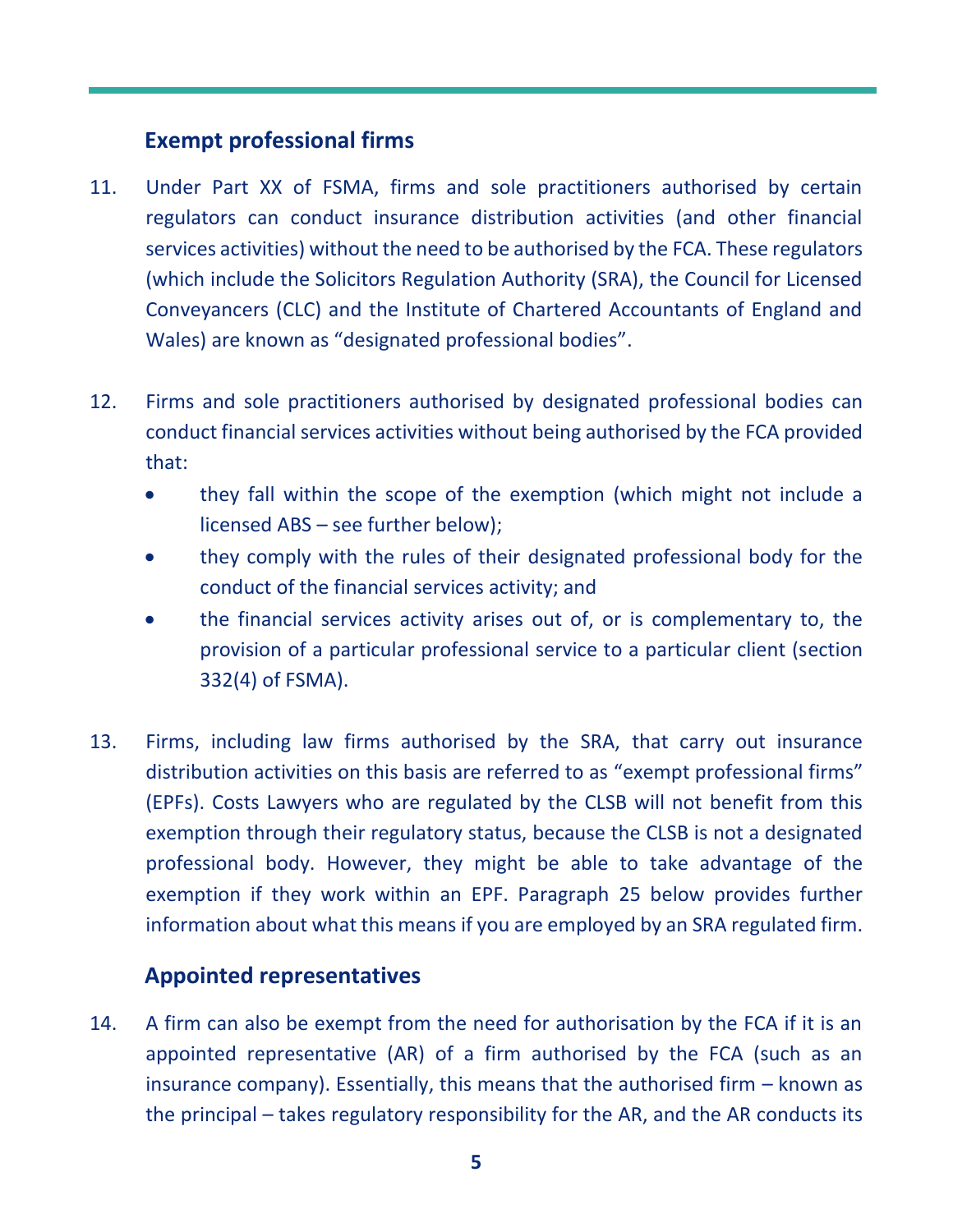financial services activities under the umbrella of the principal's authorisation. This is often an attractive option for a firm that does not want to apply for authorisation in its own right, bearing in mind the regulatory burden which that brings.

- 15. The principal must notify the FCA of its intention to appoint an AR and have undertaken due diligence to satisfy itself of the fitness and propriety of the intended AR. By the same token, you should undertake due diligence on the standing of any principal with whom you consider working, to ensure the firm's ethics and manner of doing business align with yours.
- 16. If you are an AR, you must comply with the FCA's Handbook. Your principal takes responsibility for ensuring that you have complied with these requirements in the context of the FCA's regulatory framework. However, if you are an AR, you will be responsible for demonstrating to the CLSB that you have met any regulatory obligations and professional standards relating to your own conduct if the need arises (for example, in the context of a complaint). You should inform the CLSB if you become an AR.
- 17. It is also possible to be an "introducer appointed representative", in which case your activities would be limited to:
	- effecting introductions to your principal; and
	- distributing certain types of marketing material (known as financial promotions) that relate to products available from your principal.

Being an introducer AR means that you can do less, but in turn have fewer regulatory responsibilities.

## <span id="page-5-0"></span>Authorisation by the FCA

18. A firm, including a sole practitioner with an unincorporated business, can apply to be authorised by the FCA. When the FCA receives a completed application, they have six months to decide whether or not to authorise the firm. If you apply for authorisation, you should notify the CLSB of the outcome.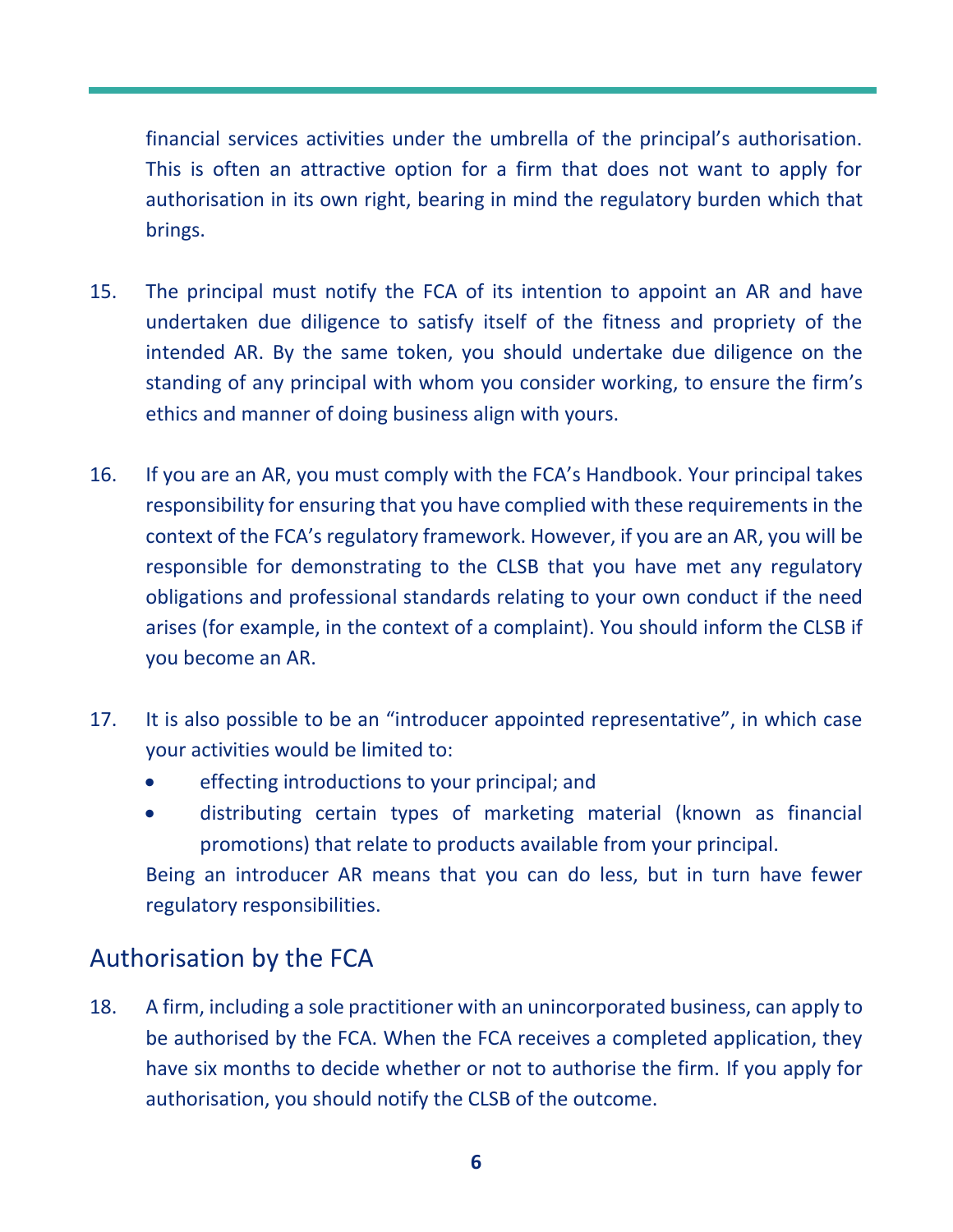19. If you apply to the FCA and are authorised, you must comply with the relevant provisions in the FCA's Handbook, including conduct of business rules, capital resources and professional indemnity requirements, and reporting requirements. You will also need to pay annual fees.

## <span id="page-6-0"></span>Is there an alternative to being authorised or exempt?

- 20. It is possible for you to explain to a client, in general terms, the nature and availability of ATE insurance. Indeed, it may be in your client's best interests that you do so. In such circumstances, you could suggest that your client investigates their options and takes the advice of an insurance broker authorised by the FCA if they are interested in purchasing a policy.
- 21. However, you must be careful not to recommend a specific product (that is, a product offered by a particular insurer) to your client. To protect yourself and your client, you should avoid providing any information about specific products. Conducting regulated insurance activities without the necessary authorisation (or a relevant exemption) is a criminal offence.

## <span id="page-6-1"></span>I am a sole practitioner Costs Lawyer. Can I recommend or arrange ATE insurance for a client?

- 22. As a sole practitioner, you can recommend or arrange an ATE insurance policy for a client if you:
	- act as an AR of an authorised principal; or
	- are authorised by the FCA to undertake insurance distribution activities.
- 23. Information about these options is set out at paragraphs 14 to 19 above.

## <span id="page-6-2"></span>I am a Costs Lawyer working for a costs law firm. Can I recommend or arrange ATE insurance for a client?

24. Yes, if your employer is authorised by the FCA to undertake insurance distribution activities or is an AR of an authorised principal.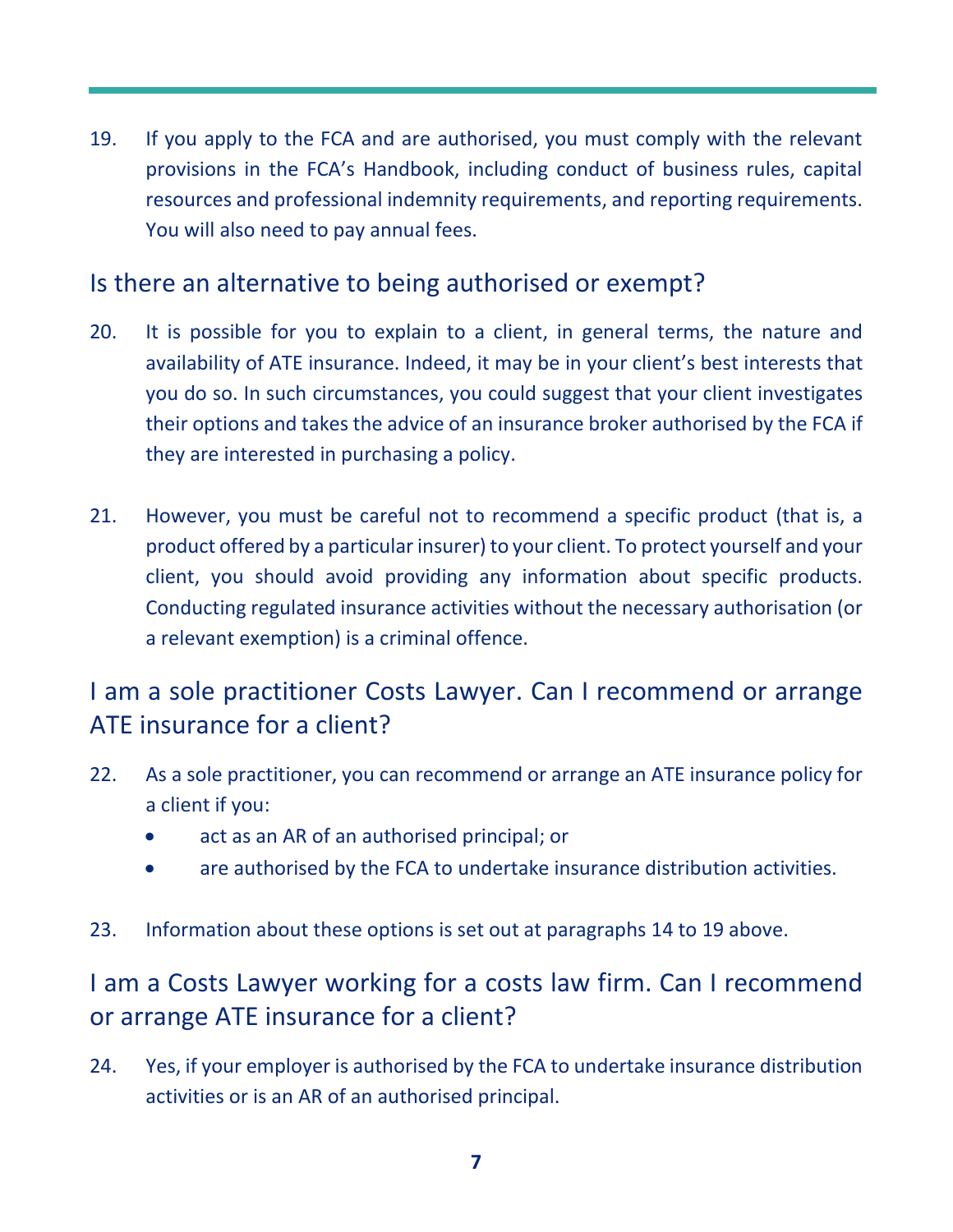## <span id="page-7-0"></span>I am a Costs Lawyer working for a firm of solicitors regulated by the Solicitors Regulation Authority (SRA). Can I recommend or arrange ATE insurance for a client?

- 25. As explained at paragraphs 11 to 13 above, the SRA is a designated professional body under section 326 of FSMA. This means that firms authorised by the SRA are permitted to undertake certain financial services activities – including the distribution of insurance policies – without being regulated by the FCA, although they still need to be registered with the FCA. The scope of permitted activities is governed by the SRA's Financial Services (Scope) Rules. In addition, some SRA regulated firms, which conduct more extensive financial services activities, have opted to be dual-authorised by both the SRA and the FCA.
- 26. If you work for an SRA regulated solicitors' firm and intend to offer ATE insurance, you must ensure that your firm has notified the SRA of its intention to conduct financial services activities, is registered with the FCA and complies with the SRA's Financial Services (Conduct of Business) Rules, or alternatively is authorised directly by the FCA. You can check whether your firm is on the FCA's [financial](https://register.fca.org.uk/s/)  [services register](https://register.fca.org.uk/s/) by visiting the FCA's website.

## <span id="page-7-1"></span>I am a Costs Lawyer working for a firm licensed as an Alternative Business Structure (ABS). Can I recommend or arrange ATE insurance for a client?

27. This depends on the application of FSMA to this type of entity, the approach of the body that regulates the ABS and the consequent terms of the ABS licence. Please refer to the regulator of your employer for further guidance.

## <span id="page-7-2"></span>What elements of the CLSB Code of Conduct apply to the offering of ATE insurance?

28. Although the CLSB does not regulate insurance distribution, including the recommending and arranging of ATE insurance, you should be mindful of your duties in the CLSB Code of Conduct when carrying out such activities.